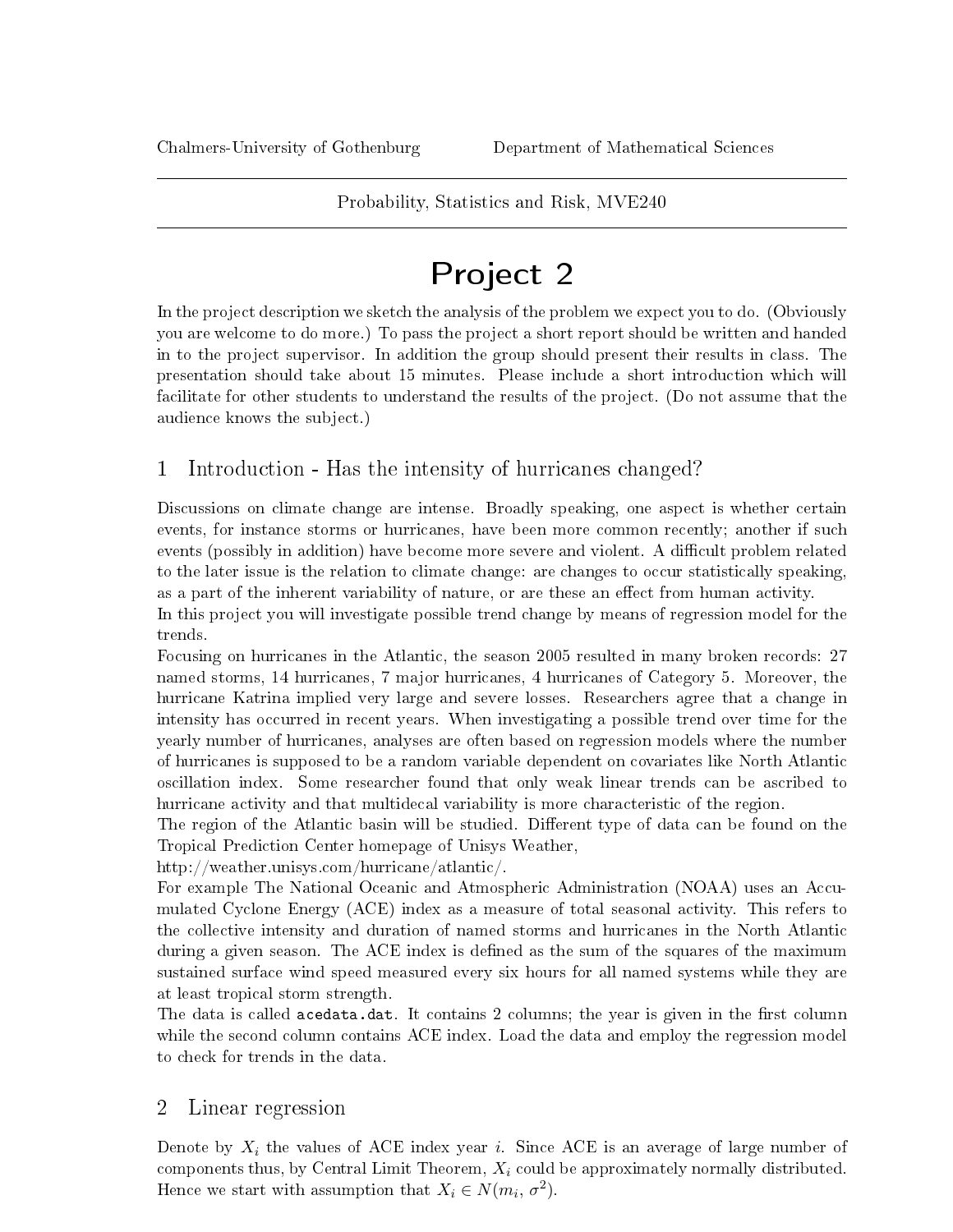We are interested if there is some systematical variability of parameters  $m_i$ ,  $\sigma_i^2$ . Obviously the simplest model would be that the parameters are constant and that weather is independent from year to year. Let check it first.

Load the data, plot it to visually check the hypothesis that  $X_i$  has the same cdf. Use also normal probability paper to control the normality assumption.

The linear regression is often used to model the variability of  $m_i$ . In its simplest form one assumes that

 $m_i = \alpha + \beta \cdot i$ .

and that  $\sigma_i^2 = \sigma^2$ , i.e. variance is constant. Alternatively one can write the model as follows

$$
X_i = \alpha + \beta \cdot i + \epsilon_i,\tag{1}
$$

where  $\epsilon_i$  are iid  $N(0, \sigma^2)$  distributed random variables. The problem is to estimate parameters  $\alpha$ ,  $\beta$ , and  $\sigma^2$ .

#### 2.1 Estimates of Parameters

To estimate the parameters  $\alpha$  and  $\beta$  in the model given in Eq. (??) one can use the Maximum Likelihood method. In Statistics Toolbox in Matlab, there is a routine regress which performs least-squares estimation. (For Gaussian errors  $\epsilon_i$  LS and ML methods are equivalent.) Type help regress. The following Matlab script can be used to find b:

```
>> load Acedata.dat -ascii
>> t=Acedata(:,1); x=Acedata(:,2);
\Rightarrow b = regress(x, [ones(length(t), 1) t]);
```
The purpose of the part ones  $(\text{length}(t),1)$  in the call is to handle the so-called intercept (the constant term  $\alpha$ ). The parameter  $\beta$  is given by b(2) while  $\alpha$  is found as b(1). From the help text to the routine (help regress), you find that confidence intervals for the estimated parameters may be given as output if requested.

```
\geq [b bint] = regress(x, [ones(length(t), 1) t]);
```
Use the confidence interval to test hypothesis that there is no trend in the data, i.e. if  $\beta = 0$ is in the confidence interval. Conclusions!

In order to be able to relay on the test one need also to check if the assumptions behind fitted model are reasonably fulfilled. Plot the regression line in the same figure as the original data:

```
>> xest = b(1) + b(2)*t;
>> figure(1), clf, hold on
>> plot(t,xest,'r.-')
\gg plot(t,x,'*')
>> figure(2)
>> res=x-xest;
\gg plot(res,'*')
```
Conclusions.